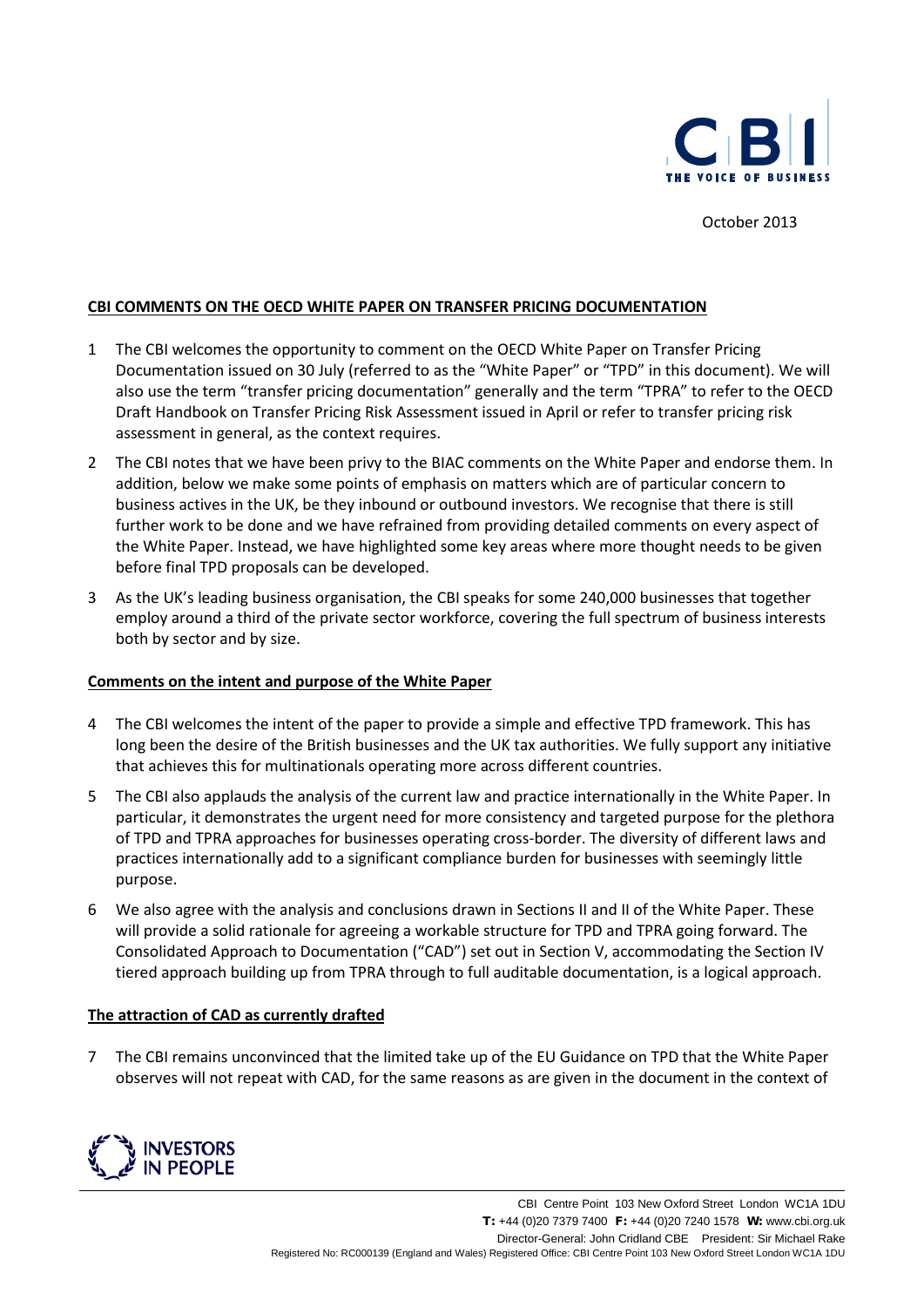the EU TPD Guidance (paragraph 28). To avoid such limited take up risk, there needs to be a clear incentive beyond a simple penalty protection (already a feature of existing TPD approaches around the world).

- 8 Of particular importance will be a clear and rewarded linkage between TPD and TPRA. In this regard, we believe that the White Paper requires further thinking and the CBI would welcome an opportunity to further engage to make that linkage work sensibly. We highlight this particular point as it goes beyond the reward of penalty protection noted in the third bullet point of paragraph 83 of the White Paper.
- 9 One such element of "reward" might be a reflection in TPRA and a consequential reduction of TPD burden. This supports a three tier approach to TPD as propounded by other commentators on the White paper, as it would allow TPRA to influence the next two stages (masterfile and then local file). However, we acknowledge that there is a "cart before the horse" issue to be resolved here – a business may still need to produce the full masterfile and local files in order to demonstrate a track record of low risk. Nonetheless, the benefit of a low TPRA could be reflected in a reduced maintenance requirement in future years.
- 10 Further work will be required for CAD to achieve the objectives set out in the White Paper. This is in addition to finding the right incentive to guarantee the take up of the CAD principle.

# *"Levelling up" prevention*

11 Thought needs to be given to how the tendency to "levelling up" in local transfer pricing rules can be avoided. A masterfile/local file disclosure requirement may actually result in an increased compliance burden, with a risk that local transfer pricing rules could add further disclosure requirements. In the CBI's view, and consistently with a more effective arbitration and mutual agreement process envisaged in the BEPS Action Plan (Action 14), there is an opportunity for a similar form of estoppel of a single tax authority overriding the White Paper proposals through an agreed coordinated approach between the tax authorities concerned. We would welcome further discussion on how this might be achieved.

# *Issues with CAD – Masterfile approach*

- 12 The CBI notes that there are a number of issues with the CAD masterfile approach as currently set out on pages 23 and 24 of the White Paper.
- 13 We are concerned that the current content seems to be a confused mix of the risk assessment data and detailed transfer pricing functional analysis. In our view, the masterfile should include high level data describing the business with key risk assessment information. The masterfile should not be a detailed functional analysis of all group activities.

# *Country-by-Country reporting*

- 14 We understand that country-by-country reporting has been mandated by the G8 and the G20, and, therefore, some form of reporting is likely to be required. We also understand that the purpose of this reporting is to provide tax authorities with appropriate information to enable them to perform high level TPRA. The CBI welcomes this initiative so long as it does not introduce undue and disproportionate additional compliance burden on businesses and so long as any new requirements are necessary for the purpose of TPRA.
- 15 In some circumstances, the objectives of the required country-by-country reporting could be achieved by using data that businesses already collect, rather than requiring new forms of data. However, this is not the case with all business models. Providing certain information (such as profit numbers by country) will require additional data analysis outside of what is already performed for some businesses, so we would encourage early dialogue in those cases especially.
- 16 Furthermore, we are concerned that "simple" data might be identified as helpful to the process, but, isolated from contextual discussion, this data could easily lead to incorrect conclusions. At the very least, clear benchmarks would need to be developed to ensure the data is not misinterpreted when viewed out of context of applicable business models.